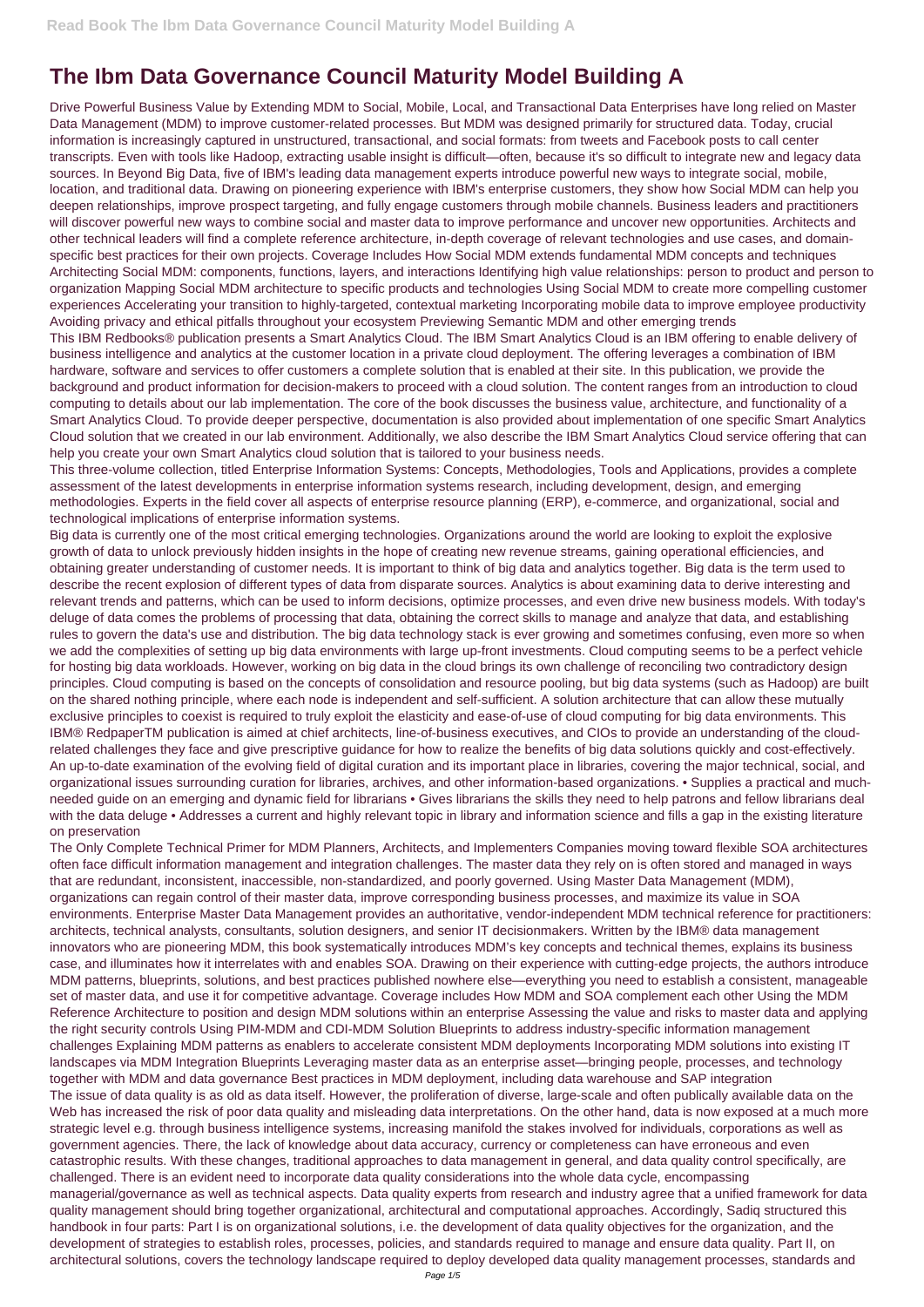policies. Part III, on computational solutions, presents effective and efficient tools and techniques related to record linkage, lineage and provenance, data uncertainty, and advanced integrity constraints. Finally, Part IV is devoted to case studies of successful data quality initiatives that highlight the various aspects of data quality in action. The individual chapters present both an overview of the respective topic in terms of historical research and/or practice and state of the art, as well as specific techniques, methodologies and frameworks developed by the individual contributors. Researchers and students of computer science, information systems, or business management as well as data professionals and practitioners will benefit most from this handbook by not only focusing on the various sections relevant to their research area or particular practical work, but by also studying chapters that they may initially consider not to be directly relevant to them, as there they will learn about new perspectives and approaches.

"This book provides chapters describing in more detail the structure of information systems pertaining to enabling technologies, aspects of their implementations, IT/IS governing, risk management, disaster management, interrelated manufacturing and supply chain strategies, and new IT paradigms"--Provided by publisher.

Computing Handbook, Third Edition: Information Systems and Information Technology demonstrates the richness and breadth of the IS and IT disciplines. The second volume of this popular handbook explores their close links to the practice of using, managing, and developing ITbased solutions to advance the goals of modern organizational environments. Established leading experts and influential young researchers present introductions to the current status and future directions of research and give in-depth perspectives on the contributions of academic research to the practice of IS and IT development, use, and management Like the first volume, this second volume describes what occurs in research laboratories, educational institutions, and public and private organizations to advance the effective development and use of computers and computing in today's world. Research-level survey articles provide deep insights into the computing discipline, enabling readers to understand the principles and practices that drive computing education, research, and development in the twenty-first century. IBM Information Governance SolutionsIBM Redbooks

## Webber, Henry Y. Zheng, Ying Zhou

Defining a set of guiding principles for data management and describing how these principles can be applied within data management functional areas; Providing a functional framework for the implementation of enterprise data management practices; including widely adopted practices, methods and techniques, functions, roles, deliverables and metrics; Establishing a common vocabulary for data management concepts and serving as the basis for best practices for data management professionals. DAMA-DMBOK2 provides data management and IT professionals, executives, knowledge workers, educators, and researchers with a framework to manage their data and mature their information infrastructure, based on these principles: Data is an asset with unique properties; The value of data can be and should be expressed in economic terms; Managing data means managing the quality of data; It takes metadata to manage data; It takes planning to manage data; Data management is cross-functional and requires a range of skills and expertise; Data management requires an enterprise perspective; Data management must account for a range of perspectives; Data management is data lifecycle management; Different types of data have different lifecycle requirements; Managing data includes managing risks associated with data; Data management requirements must drive information technology decisions; Effective data management requires leadership commitment.

"This work is a comprehensive, four-volume reference addressing major issues, trends, and areas for advancement in information management research, containing chapters investigating human factors in IT management, as well as IT governance, outsourcing, and diffusion"--Provided by publisher.

Internet of Things (IoT) is a recent technology paradigm that creates a global network of machines and devices that are capable of communicating with each other. Security cameras, sensors, vehicles, buildings, and software are examples of devices that can exchange data between each other. IoT is recognized as one of the most important areas of future technologies and is gaining vast recognition in a wide range of applications and fields related to smart homes and cities, military, education, hospitals, homeland security systems, transportation and autonomous connected cars, agriculture, intelligent shopping systems, and other modern technologies. This book explores the most important IoT automated and smart applications to help the reader understand the principle of using IoT in such applications. Saša Baškarada presents a capability maturity model for information quality management process assessment and improvement. The author employed six exploratory case studies and a four round Delphi study to gain a better understanding of the research problem and to build the preliminary model, which he then applied in seven international case studies for further enhancement and external validation. Managing information within the enterprise has always been a vital and important task to support the day-to-day business operations and to enable analysis of that data for decision making to better manage and grow the business for improved profitability. To do all that, clearly the data must be accurate and organized so it is accessible and understandable to all who need it. That task has grown in importance as the volume of enterprise data has been growing significantly (analyst estimates of 40 - 50% growth per year are not uncommon) over the years. However, most of that data has been what we call "structured" data, which is the type that can fit neatly into rows and columns and be more easily analyzed. Now we are in the era of "big data." This significantly increases the volume of data available, but it is in a form called "unstructured" data. That is, data from sources that are not as easily organized, such as data from emails, spreadsheets, sensors, video, audio, and social media sites. There is valuable information in all that data but it calls for new processes to enable it to be analyzed. All this has brought with it a renewed and critical need to manage and organize that data with clarity of meaning, understandability, and interoperability. That is, you must be able to integrate this data when it is from within an enterprise but also importantly when it is from many different external sources. What is described here has been and is being done to varying extents. It is called "information governance." Governing this information however has proven to be challenging. But without governance, much of the data can be less useful and perhaps even used incorrectly, significantly impacting enterprise decision making. So we must also respect the needs for information security, consistency, and validity or else suffer the potential economic and legal consequences. Implementing sound governance practices needs to be an integral part of the information control in our organizations. This IBM® Redbooks® publication focuses on the building blocks of a solid governance program. It examines some familiar governance initiative scenarios, identifying how they underpin key governance initiatives, such as Master Data Management, Quality Management, Security and Privacy, and Information Lifecycle Management. IBM Information Management and Governance solutions provide a comprehensive suite to help organizations better understand and build their governance solutions. The book also identifies new and innovative approaches that are developed by IBM practice leaders that can help as you implement the foundation capabilities in your organizations. IBM® InfoSphere® Master Data Management Reference Data Management Hub (InfoSphere MDM Ref DM Hub) is designed as a ready-torun application that provides the governance, process, security, and audit control for managing reference data as an enterprise standard, resulting in fewer errors, reduced business risk and cost savings. This IBM Redbooks® publication describes where InfoSphere MDM Ref DM Hub fits into information management reference architecture. It explains the end-to-end process of an InfoSphere MDM Ref DM Hub implementation including the considerations of planning a reference data management project, requirements gathering and analysis, model design in detail, and integration considerations and scenarios. It then shows implementation examples and the ongoing administration tasks. This publication can help IT professionals who are interested or have a need to manage reference data efficiently and implement an InfoSphere MDM Ref DM Hub solution with ease.

A comprehensive resource for understanding the issues involved in collecting, measuring and managing data in the financial services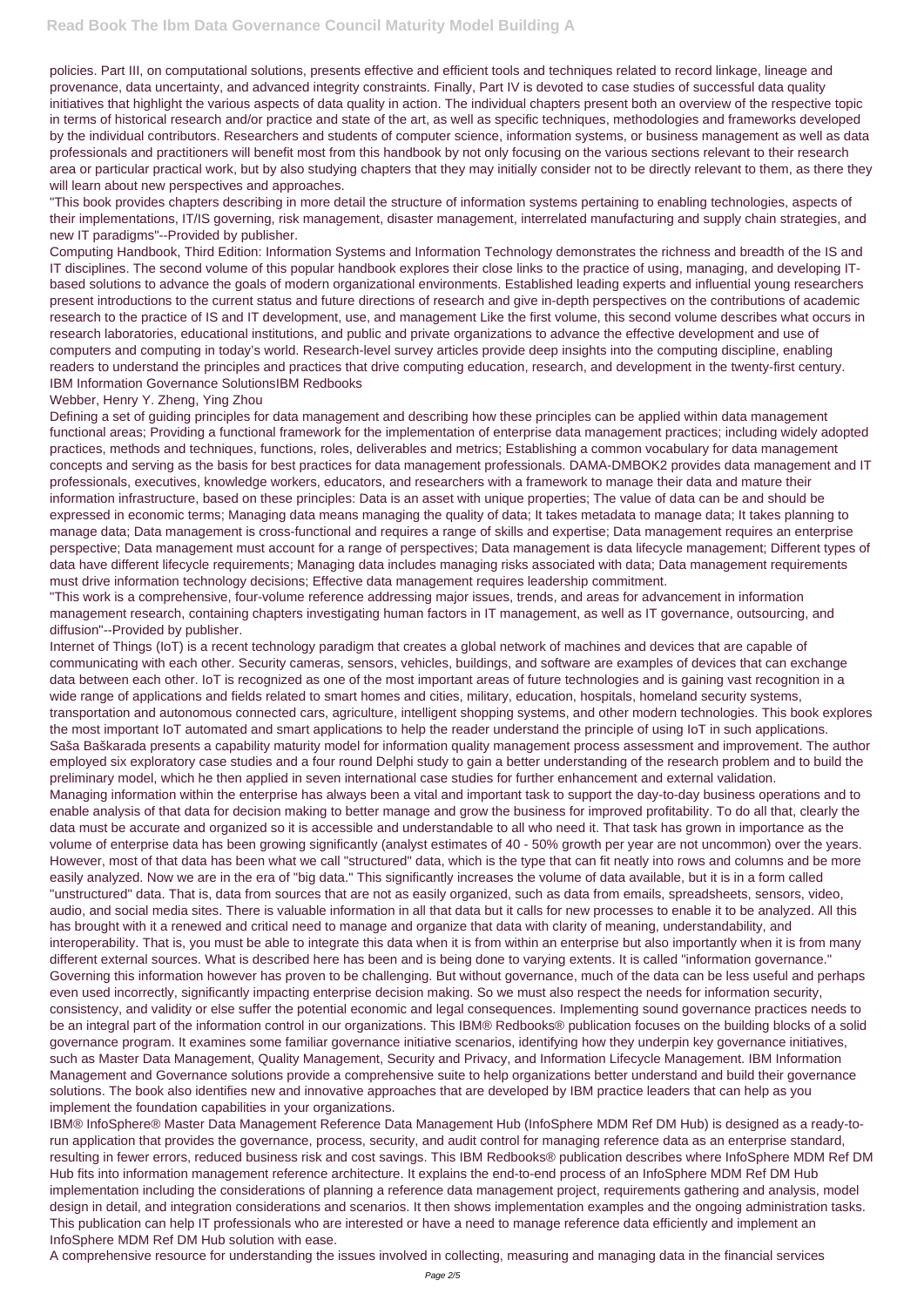## industry.

Business intelligence (BI) has evolved over several years as organizations have extended their online transaction processing (OLTP) capabilities and applications to support their routine operations. With online analytical processing (OLAP), organizations have also established the capability to extract internal and external data from a variety of sources to specifically obtain intelligence about non-routine and often less-structured arrangements. BI therefore refers to applications and technologies that are used to gather, provide access to, and analyze data and information about the operations of an organization. It has the capability of providing comprehensive insight into the more volatile factors affecting the business and its operations, thereby facilitating enhanced decision-making quality and contributing to the creation of business value. Larger and more sophisticated organizations have long been exploiting these capabilities. Business Intelligence for Small and Medium-Sized Enterprises (SMEs) guides SMEs in replicating this experience to provide an agile roadmap toward business sustainability. The book points out that successful BI implementations have generated significant increases in revenue and cost savings, however, the failure rates are also very high. More importantly, it emphasizes that a full range of BI capabilities is not the exclusive purview of large organizations. It shows how SMEs make extensive use of BI techniques to develop the kind of agility endowing them with the organizational capability to sense and respond to opportunities and threats in an increasingly dynamic business environment. It points to the way to a market environment in which smaller organizations could have a larger role. In particular, the book explains that by establishing the agility to leverage internal and external data and information assets, SMEs can enhance their competitiveness by having a comprehensive understanding of the key to an agile roadmap for business sustainability.

This book sets the stage of the evolution of corporate governance, laws and regulations, other forms of governance, and the interaction between data governance and other corporate governance sub-disciplines. Given the continuously evolving and complex regulatory landscape and the growing number of laws and regulations, compliance is a widely discussed issue in the field of data. This book considers the cost of non-compliance bringing in examples from different industries of instances in which companies failed to comply with rules, regulations, and other legal obligations, and goes on to explain how data governance helps in avoiding such pitfalls. The first in a threevolume series on data governance, this book does not assume any prior or specialist knowledge in data governance and will be highly beneficial for IT, management and law students, academics, information management and business professionals, and researchers to enhance their knowledge and get guidance in managing their own data governance projects from a governance and compliance perspective. How can you leverage the value of your company's data? Well over a century ago oil drove the development of innovations such as the internal combustion engine, central heating and plastics, changing our world and our economy. Oil, as a technology, fueled an economic force that inexorably changed the way people lived and worked. Today, data is fueling a very similar change: it is the driving force for new business models and disruptive technologies that impact companies in every imaginable industry. The New Oil shows how data changes the traditional business paradigm. How it impacts not just high-tech, high-profile companies, but also old-school, low-tech industries all around the world; data lives and breathes within every single company. In The New Oil, Arent van 't Spijker explains how companies such as Google, Nike and Adara are leveraging a 'Data Driven Strategy'. Many other examples highlight the applications and commercial potential for data. Van 't Spijker describes five typical business models for monetizing data that help you to develop viable business models for leveraging data in your own company. He then shows how to successfully put these business models to practice. Above all, he will inspire you to follow in the footsteps of market leaders.

Technological developments in recent years have been tremendous. This evolution is visible in companies through technological equipment, computerized procedures, and management practices associated with technologies. One of the management practices that is visible is related to business intelligence and analytics (BI&A). Concepts such as data warehousing, key performance indicators (KPIs), data mining, and dashboards are changing the business arena. This book aims to promote research related to these new trends that open up a new field of research in the small and medium enterprises (SMEs) area. Features Focuses on the more recent research findings occurring in the fields of BI&A Conveys how companies in the developed world are facing today's technological challenges Shares knowledge and insights on an international scale Provides different options and strategies to manage competitive organizations Addresses several dimensions of BI&A in favor of SMEs

This book includes a selection of articles from The 2019 World Conference on Information Systems and Technologies (WorldCIST'19), held from April 16 to 19, at La Toja, Spain. WorldCIST is a global forum for researchers and practitioners to present and discuss recent results and innovations, current trends, professional experiences and challenges in modern information systems and technologies research, together with their technological development and applications. The book covers a number of topics, including A) Information and Knowledge Management; B) Organizational Models and Information Systems; C) Software and Systems Modeling; D) Software Systems, Architectures, Applications and Tools; E) Multimedia Systems and Applications; F) Computer Networks, Mobility and Pervasive Systems; G) Intelligent and Decision Support Systems; H) Big Data Analytics and Applications; I) Human–Computer Interaction; J) Ethics, Computers & Security; K) Health Informatics; L) Information Technologies in Education; M) Information Technologies in Radiocommunications; and N) Technologies for Biomedical Applications.

Anyone considering a data governance program within their organisation will find an invaluable step-by-step methodology using IBM tools and best practices in this structured how-to. While many in the IT industry hold separate definitions in their minds, this authoritative manual defines data governance as the discipline of treating data as an enterprise asset. The intricate process of data governance involves the exercise of decision rights to optimise, secure, and leverage data. Providing a rigorous explanation of the 14 steps and almost 100 substeps to enact unified data governance, this extensive handbook also shows that the core issues to be tackled are not about technology but rather

about people and process.

This practical book covers both strategies and tactics around managing a data governance initiative to help make the most of your data. Service science constitutes an interdisciplinary approach to systematic innovation in service systems, integrating managerial, social, legal, and engineering aspects to address the theoretical and practical challenges of the services industry and its economy. This book contains the refereed proceedings of the 4th International Conference on Exploring Services Science (IESS), held in Porto, Portugal, in February 2013. This year, the conference theme was Enhancing Service System Fundamentals and Experiences, chosen to address the current need to explore enhanced methods, approaches, and techniques for a more sustainable and comprehensive economy and society. The 19 full and 9 short papers accepted for IESS were selected from 78 submissions and presented ideas and results related to innovation, services discovery, services engineering, and services management, as well as the application of services in information technology, business, healthcare, and transportation.

An enterprise can gain differentiating value by aligning its master data management (MDM) and business process management (BPM) projects. This way, organizations can optimize their business performance through agile processes that empower decision makers with the trusted, single version of information. Many companies deploy MDM strategies as assurances that enterprise master data can be trusted and used in the business processes. IBM® InfoSphere® Master Data Management creates trusted views of data assets and elevates the effectiveness of an organization's most important business processes and applications. This IBM Redbooks® publication provides an overview of MDM and BPM. It examines how you can align them to enable trusted and accurate information to be used by business processes to optimize business performance and bring more agility to data stewardship. It also provides beginning guidance on these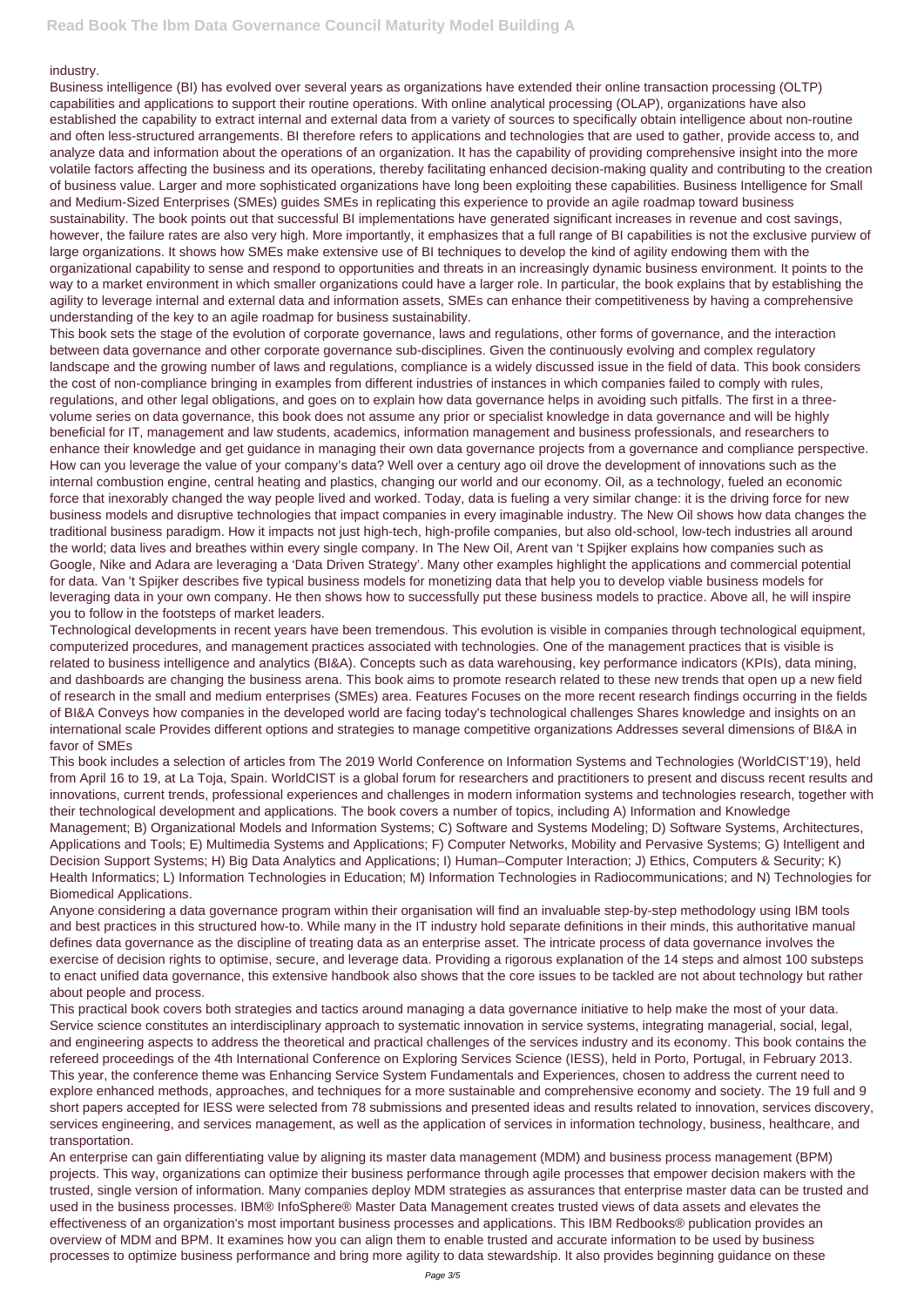patterns and where cross-training efforts might focus. This book is written for MDM or BPM architects and MDM and BPM architects. By reading this book, MDM or BPM architects can understand how to scope joint projects or to provide reasonable estimates of the effort. BPM developers (or MDM developers with BPM training) can learn how to design and build MDM creation and consumption use cases by using the MDM Toolkit for BPM. They can also learn how to import data governance samples and extend them to enable collaborative stewardship of master data.

This book focuses on the analytic principles of business practice and big data. Specifically, it provides an interface between the main disciplines of engineering/technology and the organizational and administrative aspects of management, serving as a complement to books in other disciplines such as economics, finance, marketing and risk analysis. The contributors present their areas of expertise, together with essential case studies that illustrate the successful application of engineering management theories in real-life examples. A guide to the concepts, patterns, and blueprints of Master Data Management.

The evolution of knowledge management theory and the special emphasis on human and social capital sets new challenges for knowledgedriven and technology-enabled innovation. Emerging technologies including big data and analytics have significant implications for sustainability, policy making, and competitiveness. This edited volume promotes scientific research into the potential contributions knowledge management can make to the new era of innovation and social inclusive economic growth. We are grateful to all the contributors of this edition for their intellectual work. The organization of the relevant debate is aligned around three pillars: SECTION A. DATA, KNOWLEDGE, HUMAN AND SOCIAL CAPITAL FOR INNOVATION We elaborate on the new era of knowledge types and the emerging forms of social capital and their impact on technology-driven innovation. Topics include: · Social Networks · Smart Education · Social Capital · Corporate Innovation · Disruptive Innovation · Knowledge integration · Enhanced Decision-Making. SECTION B. KNOWLEDGE MANAGEMENT & BIG DATA ENABLED INNOVATION In this section, knowledge management and big data applications and systems are presented. Selective topic include: · Crowdsourcing Analysis · Natural Language Processing · Data Governance · Knowledge Extraction · Ontology Design Semantic Modeling SECTION C. SUSTAINABLE DEVELOPMENT In the section, the debate on the impact of knowledge management and big data research to sustainability is promoted with integrative discussion of complementary social and technological factors including: · Big Social Networks on Sustainable Economic Development · Business Intelligence

The objective of Creating a Culture for Information Systems Success is to assist CIOs and IT managers on how to use their managerial actions to create a suitable cultural environment in the organization that leads to a successful and sustainable implementation of information systems function. In the era of disruptive technology, the dilemma of why a particular information system encountered unanticipated resistance and never met expectations is still considered an emerging issue. While this context has been intensively studied, we still lack evidence on how this organizational context is affecting the success of information systems from a managerial action perspective. This type of managerial involvement is often neglected to the extent that it becomes a major obstacle to organizational performance. The book provides guidelines for managers on how to create this organizational context, measure it, and make sure it leads to a successful implementation and use of information systems. It carefully illustrates its main theme by providing examples and cases to explain how the behavioral context of an organization led by its managers and executives would lead to the success of the information systems function.

Today, organizations face tremendous challenges with data explosion and information governance. InfoSphereTM OptimTM solutions solve the data growth problem at the source by managing the enterprise application data. The Optim Data Growth solutions are consistent, scalable solutions that include comprehensive capabilities for managing enterprise application data across applications, databases, operating systems, and hardware platforms. You can align the management of your enterprise application data with your business objectives to improve application service levels, lower costs, and mitigate risk. In this IBM® Redbooks® publication, we describe the IBM InfoSphere Optim Data Growth solutions and a methodology that provides implementation guidance from requirements analysis through deployment and administration planning. We also discuss various implementation topics including system architecture design, sizing, scalability, security, performance, and automation. This book is intended to provide various systems development professionals, Data Solution Architects, Data Administrators, Modelers, Data Analysts, Data Integrators, or anyone who has to analyze or integrate data structures, a broad understanding about IBM InfoSphere Optim Data Growth solutions. By being used in conjunction with the product manuals and online help, this book provides guidance about implementing an optimal solution for managing your enterprise application data.

Open innovation enabled through crowdsourcing is one of the hottest topics in management strategy today. Particularly striking – and of vital importance to the world – are the pioneering efforts to apply crowdsourcing technology and open innovation to solve social, environmental, and economic sustainability challenges. CrowdRising sets out these challenges as context and then highlights the experiences of leaders and early adopters, identifies implementation guidelines, critical success factors and lessons learned, and finally projects where the field is going in the future. With a strong focus on the applications of crowdsourcing for innovation, engagement, and market intelligence, the book profiles the initiatives of companies, NGOs, and technology providers using crowdsourcing to develop these solutions to global problems. It addresses the key challenges impacting organizations: 1) identifying more sustainable ways to design, distribute, transport, recycle, and repurpose products; and 2) discovering and implementing the systems needed to transform global economic growth, drive human prosperity, and replenish the planet's resources.

It has been widely reported that issues related to organizational context appear frequently in discussions of information systems success. The statement that the information system did not fit the behavioral context in an organization is often part of the explanation of why particular information system encountered unanticipated resistance and never met expectation. While this context has been intensively studied, we still lack evidence on how this organizational context is affecting the success of information system from a managerial action perspective. This type of managerial involvement is often neglected to the extent that it became an essential obstacle to organizational performance. The objective of Creating a Culture for Information Systems Success is to assist CIOs and IT managers on how to use their managerial actions to create a suitable cultural environment in the organization, which leads to a successful implementation of information systems. This book will also provide guidelines for managers on how to create this organizational context, measure it, and ensure it leads to a successful implementation and use of information systems. The main theme is to explain how behavioral context of an organization led by their managers and executives would lead to the success of the information systems function. As organizations deploy business intelligence and analytic systems to harness business value from their data assets, data governance programs are quickly gaining prominence. And, although data management issues have traditionally been addressed by IT departments, organizational issues critical to successful data management require the implementation of enterprise-wide accountabilities and responsibilities. Data Governance: Creating Value from Page 4/5